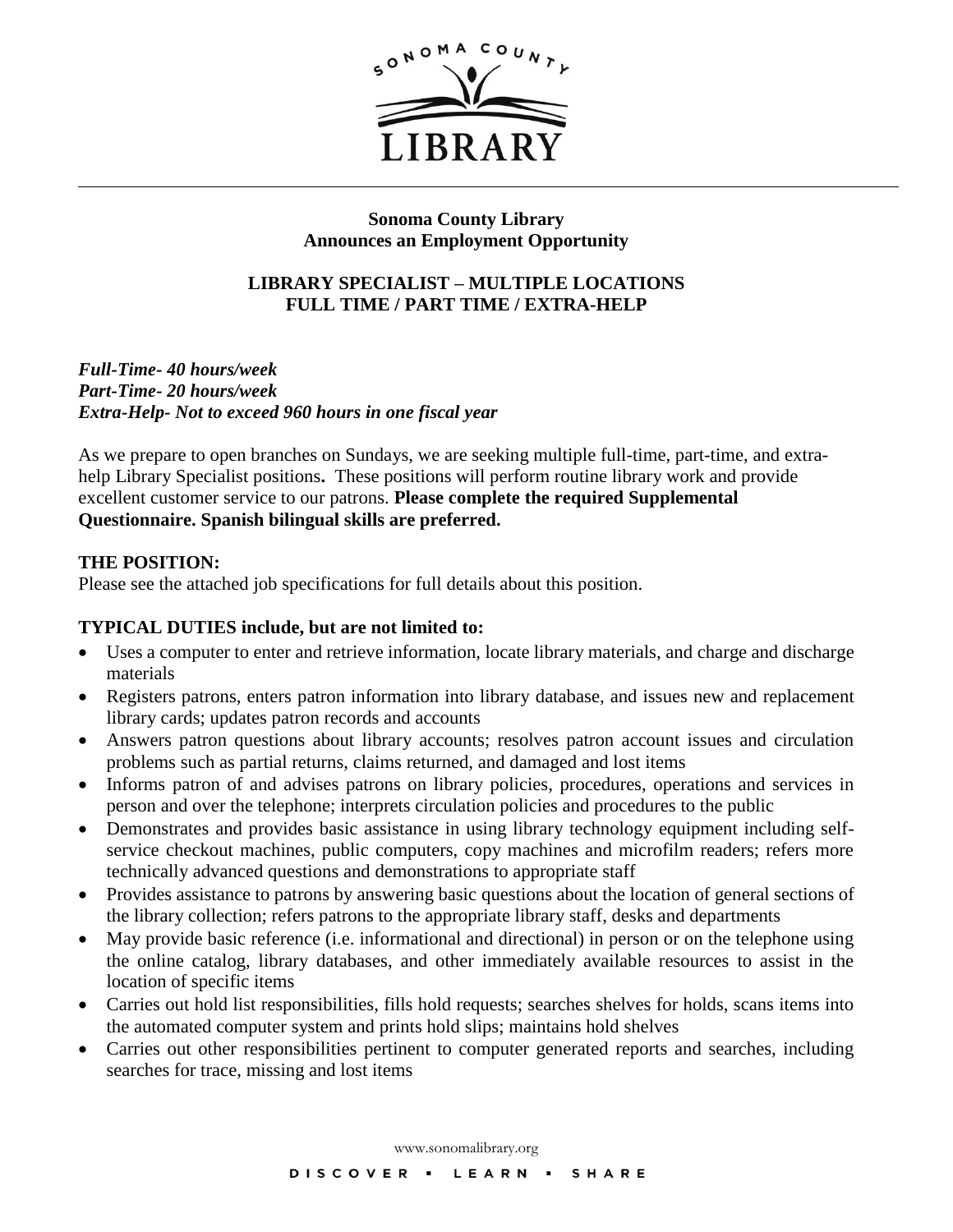

**MINIMUM QUALIFICATIONS:** Equivalent to the completion of the twelfth  $(12<sup>th</sup>)$  grade and two  $(2)$ years of library, customer service, clerical or office support work experience. An Associate's degree, or higher, from an accredited college or university can substitute for the required experience.

# **DESIRED SKILLS AND ABILITIES:**

- Ability to remain tactful when working with the public
- Close attention to detail
- Ability to work independently while following established procedures
- Bilingual skills in Spanish preferred

# **WORKING CONDITIONS:**

Incumbent will perform repetitive arm/hand movements using a keyboard and mouse, and will grasp/handle materials that weigh up to and occasionally more than 25 pounds. Incumbent will push wheeled carts weighing up to or occasionally more than 100 pounds.

| <b>SALARY RANGE: Full &amp; Part-Time-</b> | \$25.43/hour to \$31.76/hour ( <i>plus benefits</i> )                      |
|--------------------------------------------|----------------------------------------------------------------------------|
|                                            | Extra-Help- \$25.43/hour to \$26.72/hour (no benefits)                     |
|                                            | (Spanish Bi-lingual pay eligible upon passing required<br><i>testing</i> ) |
| <b>CLOSING DATE:</b>                       | Open Until Filled; First Review date on July 1, 2022                       |

**APPLICATION PROCESS:** Please go to<https://www.calopps.org/sonoma-county-library> to apply. Applications must be complete and submitted by the final filing date in order to be considered. **Resumes will not substitute for a completed application.** 

The application process may contain one or more of the following steps: a supplemental application, written test(s), skills assessment(s), and/or oral examination(s).

# **EMPLOYMENT INFORMATION:**

Employment offers will be contingent upon a successful pre-employment verification/criminal records clearance. Having a criminal record will not necessarily disqualify an applicant from employment.

# **RECRUITING PROTOCOL IN RESPONSE TO CORONAVIRUS COVID-19:**

Pursuant to California Governor Newsom's Executive Order N-29-20 issued on March 17, 2020, and all applicable COVID 19 Health Orders issued by the Sonoma County Health Officer, the recruiting process including interviews, testing, etc. will be held via teleconference or online, if possible, unless changes occur in the state and/or county health order.

www.sonomalibrary.org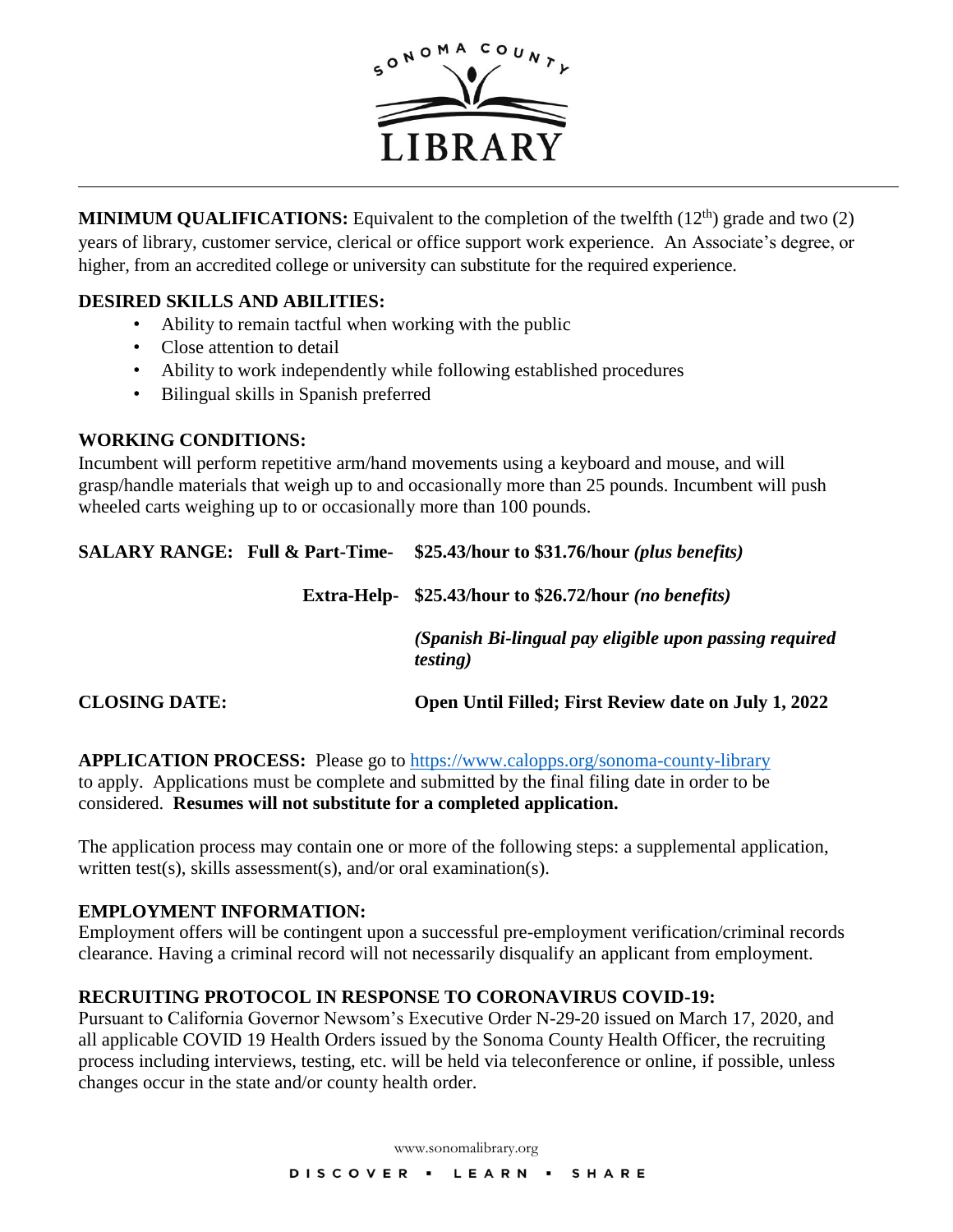

**REQUEST FOR ACCOMMODATION:** Sonoma County Library will make reasonable accommodations in the recruitment process to accommodate applicants with disabilities. If you are invited to participate in an examination or interview and have a disability for which you require an accommodation, please contact the Human Resources Department at (707) 545-0831 extension 1591 as soon as possible to make arrangements for your accommodation. Requesting accommodations at least 3 working/business days before the scheduled event will help to ensure availability. For further information regarding disability accommodations provided by the Library and related matters, see the Library's website at [https://sonomalibrary.org/accessibility.](https://sonomalibrary.org/accessibility)

**Current Sonoma County Library Employees:** Please review the MOU, amended Article 10.5 regarding Part-time Employee Benefits to see how changing your status from full-time to part-time as a result of accepting a part-time position will impact your benefit premium costs for health, dental, and vision plans.

*Sonoma County Library values diversity, empowerment, community, unity, kindness, connection, and equity. We are committed to diversity and inclusion in the recruiting and hiring of staff.*

www.sonomalibrary.org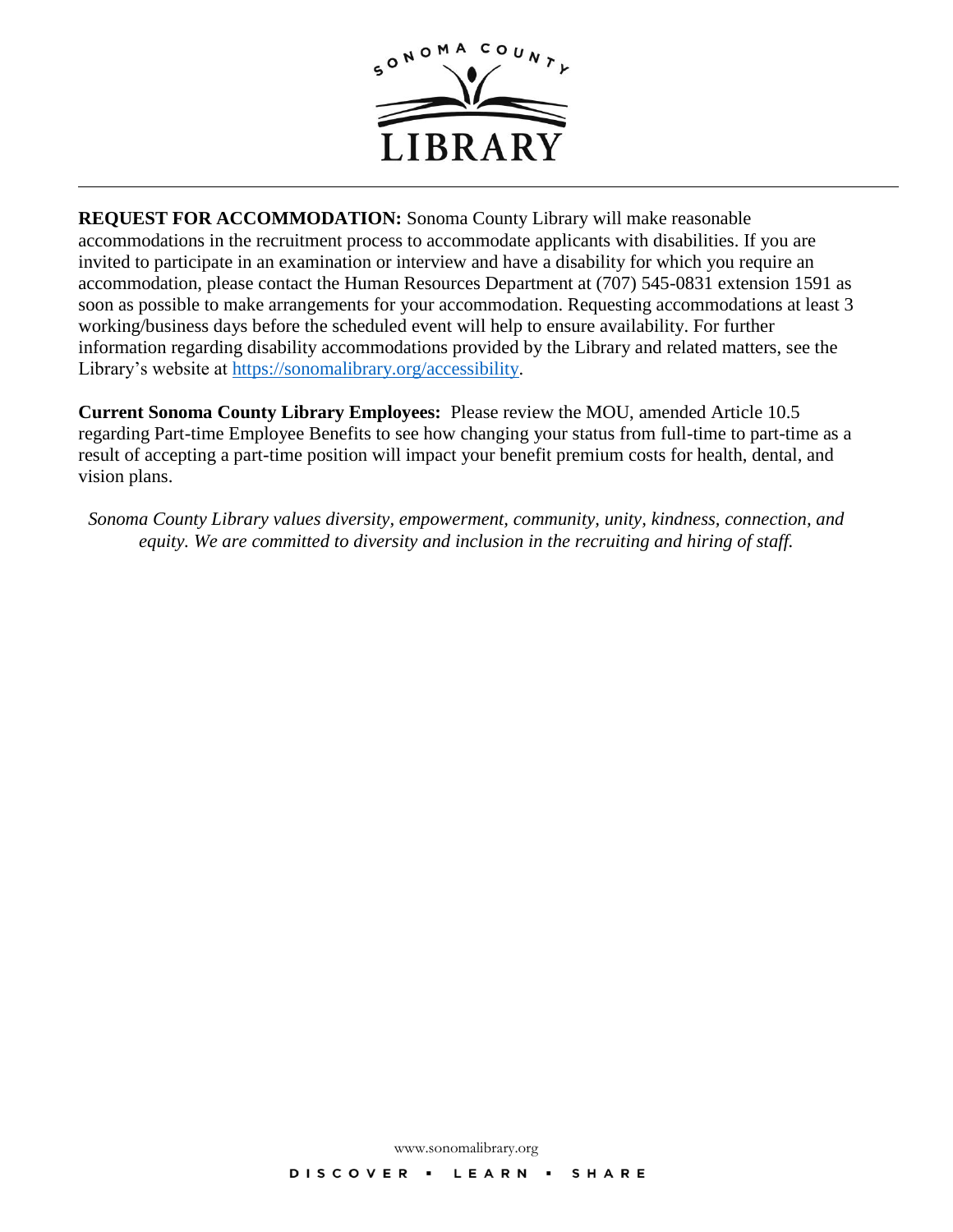

**OCTOBER 2015 Revised: JULY 2019 FLSA: NON-EXEMPT**

**LIBRARY SPECIALIST** Represented

#### **DEFINITION**

Provides excellent customer service, performs a variety of clerical and technical library work related to materials support, circulation activities, and direct customer service within the Public Services Division; performs basic activities in acquisitions and processing, cataloging, and/or inter-library loan within the Collection Services Division according to defined procedures; and performs related work as required.

#### **SUPERVISION RECEIVED AND EXERCISED**

This class works under general supervision, by a Supervising Library Specialist, Branch Manager, or other Librarian classification, wherein the assigned duties require the exercise of judgment or choice among pre-established actions, sometimes without clear precedents, but with concern for the consequences of the action. The employee may or may not work in close proximity to his/her supervisor. At the Public Services level, the employee may provide branch specific assistance to volunteers, Library Aides, and other inexperienced staff. At the Collection Services level, the employee may provide work direction and assistance to volunteers, Library Aides and other inexperienced staff in specific area of function.

#### **CLASS CHARACTERISTICS**

This is the journey-level materials support and customer service class in the clerical and technical library support series, assigned responsibility for the full range of circulation or collection services activities, including direct patron support and routine ordering, receiving, cataloging, and processing tasks. Incumbents advise patrons of library policies, procedures, and services, resolve customer issues within established policies, and provide basic technological and reference support to customers. Responsibilities also include assisting and training patrons on self-service equipment, answering routine directional and informational questions, and referring the more difficult technical or involved questions to appropriate paraprofessional or professional library staff.

At this level, incumbents work independently within identified parameters and resolve problems of diverse scope where analysis requires evaluation of identifiable factors. Maintaining confidentiality and security of patron accounts is an important part of the position. Performance expectations include the application of broad job knowledge in performance of the full range of responsibilities within the classification. This classification also performs shelving work and incumbents may provide general administrative and clerical support as needed.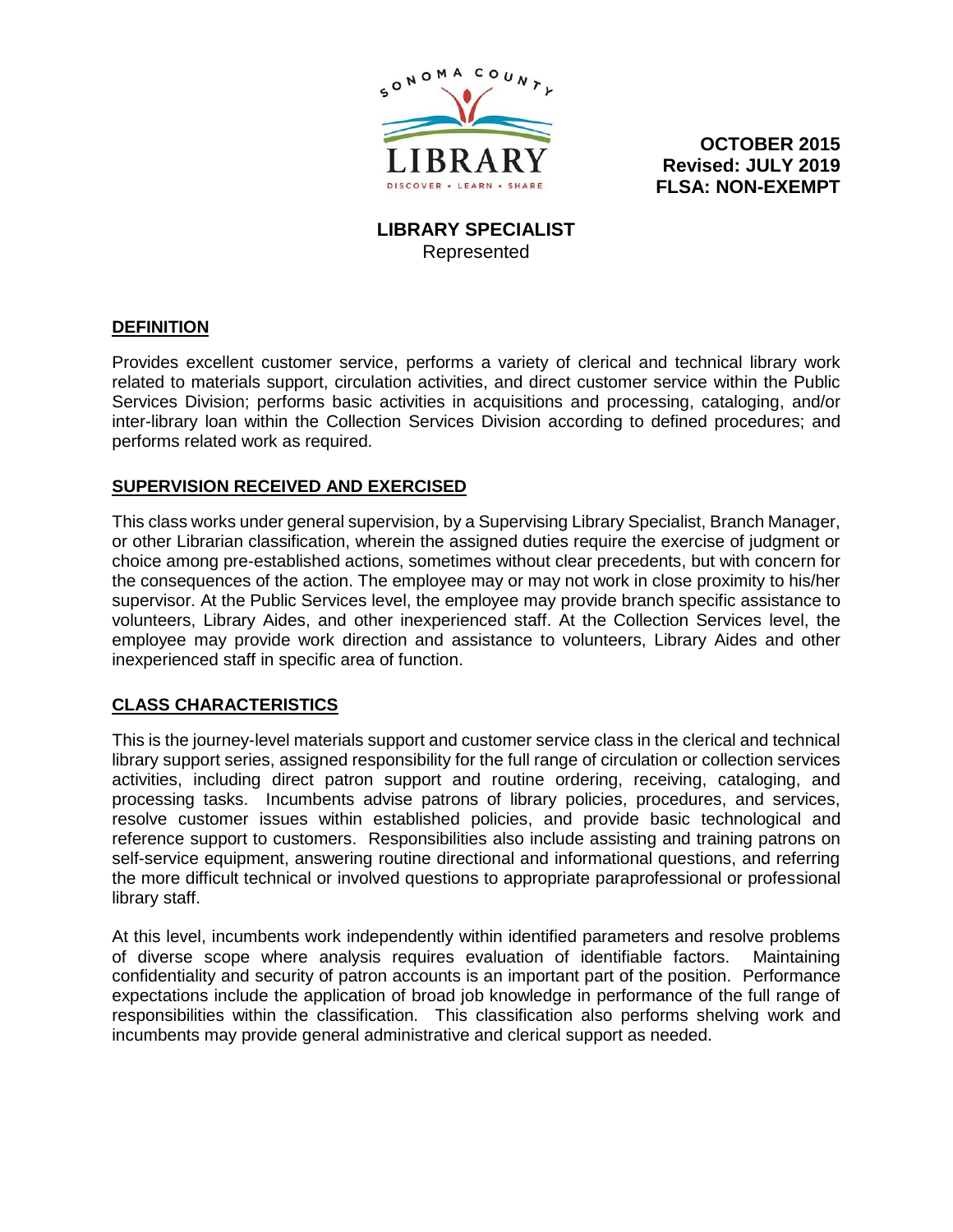### **EXAMPLES OF TYPICAL JOB FUNCTIONS (ILLUSTRATIVE ONLY)**

*Management reserves the right to add, modify, change, or rescind the work assignments of different positions and to make reasonable accommodations so that qualified employees can perform the essential functions of the job.*

#### **All Assigned Areas:**

- $\triangleright$  Maintains accurate and detailed records, verifies accuracy of information, researches discrepancies, and records information.
- $\triangleright$  Performs other duties as assigned.

#### **Public Services Assignments:**

- $\triangleright$  Uses a computer to enter and retrieve information, locate library materials, and charge and discharge materials.
- $\triangleright$  Registers patrons, enters patron information into library database, and issues new and replacement library cards; updates patron records and accounts.
- $\triangleright$  Answers patron questions about library accounts; resolves patron account issues and circulation problems such as partial returns, claims returned, and damaged and lost items
- $\triangleright$  Informs patron of and advises patrons on library policies, procedures, operations and services in person and over the telephone; interprets circulation policies and procedures to the public
- $\triangleright$  Demonstrates and provides basic assistance in using library technology equipment including self-service checkout machines, public computers, copy machines and microfilm readers; refers more technically advanced questions and demonstrations to appropriate staff
- $\triangleright$  Provides assistance to patrons by answering basic questions about the location of general sections of the library collection; refers patrons to the appropriate library staff, desks and departments
- $\triangleright$  May provide basic reference (i.e. informational and directional) in person or on the telephone using the online catalog, library databases, and other immediately available resources to assist in the location of specific items
- $\triangleright$  Levies and collects fines and payments for lost, damaged and overdue materials; may waive fines and fees to a certain amount, and refers fine waiver questions and requests for larger amounts to a supervisor or manager.
- $\triangleright$  Carries out hold list responsibilities, fills hold requests; searches shelves for holds, scans items into the automated computer system and prints hold slips; maintains hold shelves.
- $\triangleright$  Carries out other responsibilities pertinent to computer generated reports and searches, including searches for trace, missing and lost items.
- $\triangleright$  Balances cash drawers and vending machine monies, and prepares deposits for the Budget and Finance Department.
- $\triangleright$  Retrieves, gathers, checks in, and organizes, sorts, routes and shelves materials
- $\triangleright$  May collect, receive, and process returned materials using a sorting machine.
- $\triangleright$  Ensures library material is in proper order and appearance (e.g. shelf facing).
- $\triangleright$  Sorts book and media delivered from other locations according to their branch stickers or patron hold/request slips; prepares materials for delivery to other branches and library systems.
- $\triangleright$  Keeps library premises clean and in good order, collects loose books and materials, and performs item counting and sorting.
- Keeps magazines, periodicals, newspapers, telephone books, and other materials current and available for the public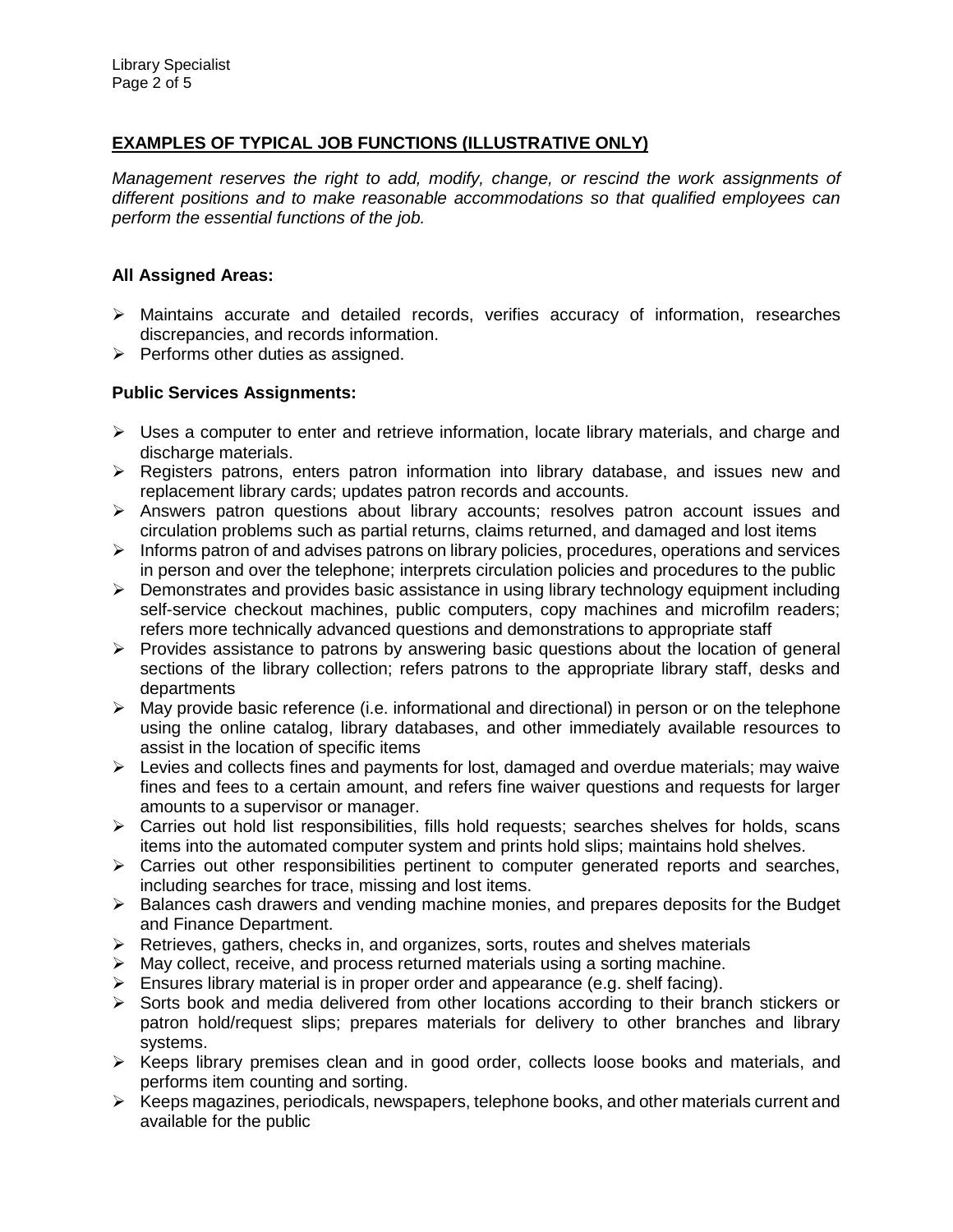- $\triangleright$  Refers more professionally advanced reference questions to appropriate library staff.
- $\triangleright$  Searches for and corrects sorting errors on bookshelves; relocates library materials as required
- $\triangleright$  Notifies management and/or security of issues related to public and/or safety.
- $\triangleright$  Cleans, mends, and repairs library materials according to effective conservation techniques within branch parameters; replaces bar codes, radio-frequency identification (RFID) tags and other identification as necessary.
- $\triangleright$  Orders supplies, distributes mail and prepares outgoing mail.
- $\triangleright$  May perform minor and routine maintenance on copy machines or computers.
- Maintains and processes various files, records, and reports; may perform other clerical and general office support tasks.

# **Collection Services Assignments – All:**

- $\triangleright$  Uses a computer and the Integrated Library System (ILS) to enter and retrieve information, record statistics, perform basic circulation functions, to locate library materials and/or to route processed materials to appropriate branches.
- $\triangleright$  Applies and encodes radio-frequency identification (RFID) tags.
- $\triangleright$  Accurately prints and applies bibliographic labels and spine labels.
- $\triangleright$  Processes new and current books, materials, periodicals, and gifts.
- $\triangleright$  Prepares materials for placement into circulation by covering books, applying appropriate labels, stickers, and other identifying materials.
- May be assigned to staff the Reception Desk at Library Headquarters; greets and directs visitors, monitors the public entrance of Headquarters; answers and transfers incoming phone calls to administration.

# **Acquisitions Assignments:**

- $\triangleright$  Places orders for new books and materials in all formats; creates purchase orders in the Integrated Library System (ILS); receives and enters invoices into ILS; files invoices.
- $\triangleright$  Receives and organizes shipments of library materials; opens boxes and unpacks contents; verifies that contents of shipment match packing slip; inspects condition of materials.
- $\triangleright$  Communicates with external vendors; reports shortages, damaged items and other discrepancies to the appropriate vendor.
- $\triangleright$  Places orders for departmental supplies; distributes supplies to vendors and branches as needed.
- $\triangleright$  Manages Book Club inventory for the system; compiles annual calendar of book discussion group meetings; distributes books to branches.
- $\triangleright$  Oversees inventory, distribution to branches, and restocking of community resources.
- Opens, organizes and date stamps magazines, newspapers and microfilm received in the mail; review periodicals for damage and requests replacement issues from vendor; checks in periodical issues in the ILS; prints and applies periodical labels and barcodes; makes changes to serial control records and prediction patterns as needed; distributes periodicals to branches.

# **Cataloging Assignments:**

- $\triangleright$  Accurately performs copy cataloging; searches for and verifies the correct catalog entry; edits catalog records according to local procedures; verifies call numbers according to established standards and guidelines.
- Reviews vendor-provided MARC records for accuracy; makes corrections as needed; maintains accurate bibliographic records and call numbers.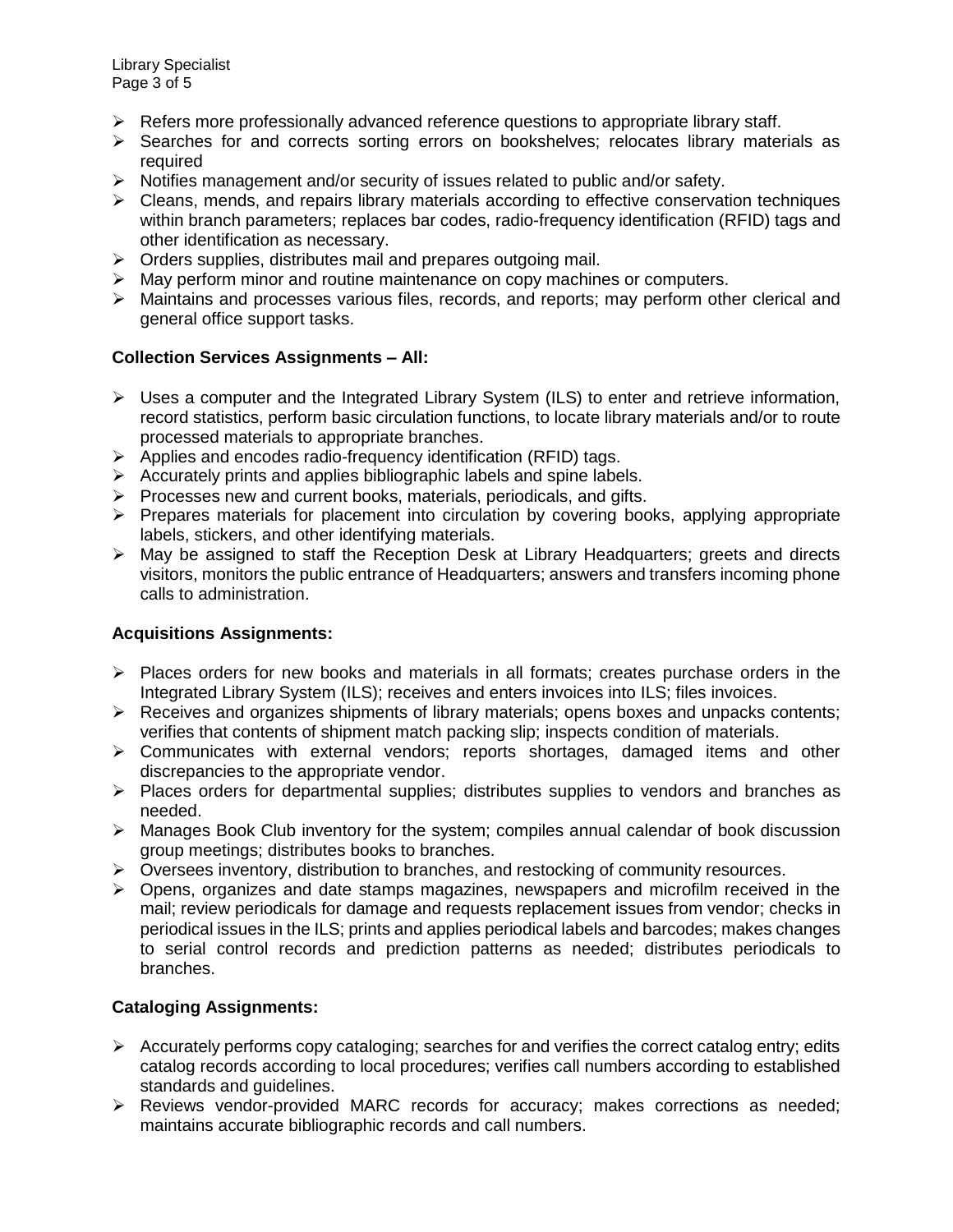- $\triangleright$  Sorts and distributes incoming materials to the appropriate department.
- $\triangleright$  Prepares material from special collections for mending, binding, archival housing, and processing based on current standards and techniques for preservation and conservation; operates bindery machine.
- $\triangleright$  Monitors Cataloging email account for change requests, corrections, inquiries, and potential projects; makes changes and corrections; updates information when making reassignments and changes in the ILS; interfaces with all branches and levels of staff regarding cataloging changes.
- $\triangleright$  Participates and assists with one-time special projects such as retrospective call number changes, relabeling projects, and preparing, linking and uploading records for digital collections.

#### **Interlibrary Loan Assignments:**

- $\triangleright$  Processes incoming and outgoing Interlibrary Loan material.
- $\triangleright$  Receives and opens Interlibrary Loan materials from other library systems in the mail; processes for distribution to branches.
- $\triangleright$  Processes returns of Interlibrary Loan material from branches and from other library systems
- $\triangleright$  Processes and packages library materials to mail to other library systems.
- $\triangleright$  Sorts mail; distributes mail; uses postage machine to print postage and prepare outgoing mail.

### **QUALIFICATIONS**

#### **Knowledge of:**

- $\triangleright$  Core library operating principles, including confidentiality of customer information, freedom of information, and intellectual freedom.
- $\triangleright$  Techniques for providing a high level of customer service by effectively dealing with the public, vendors, contractors and Library staff.
- $\triangleright$  Alphabetic and numeric systems for classifying and organizing library materials.
- $\triangleright$  Standard library practices and procedures including circulation.
- $\triangleright$  Applications of automated library systems.
- $\triangleright$  Principles, practices, and techniques of effectively dealing with the public and public relations.
- $\triangleright$  Library classification, cataloging, and bibliographic terminology.
- $\triangleright$  Applicable Federal, State, and local laws, regulatory codes, ordinances, and procedures relevant to assigned area of responsibility.
- $\triangleright$  Basic record keeping principles and procedures.
- $\triangleright$  Basic principles and practices of data collection and report preparation.
- $\triangleright$  Basic arithmetic principles and cash handling.
- $\triangleright$  Modern office practices, methods and computer equipment.
- $\triangleright$  English usage, grammar, spelling, vocabulary, and punctuation.
- $\triangleright$  Basic training principles.

# **Ability to:**

- $\triangleright$  Maintain accurate logs, records, and basic written records of work performed.
- $\triangleright$  Inspect the work of staff and volunteers; maintain established quality control standards; train staff in proper work procedures within defined guidelines.
- $\triangleright$  Identify and implement effective course of action to complete assigned work.
- $\triangleright$  Follow department policies and procedures related to assigned duties.
- $\triangleright$  Understand and follow oral and written instructions.